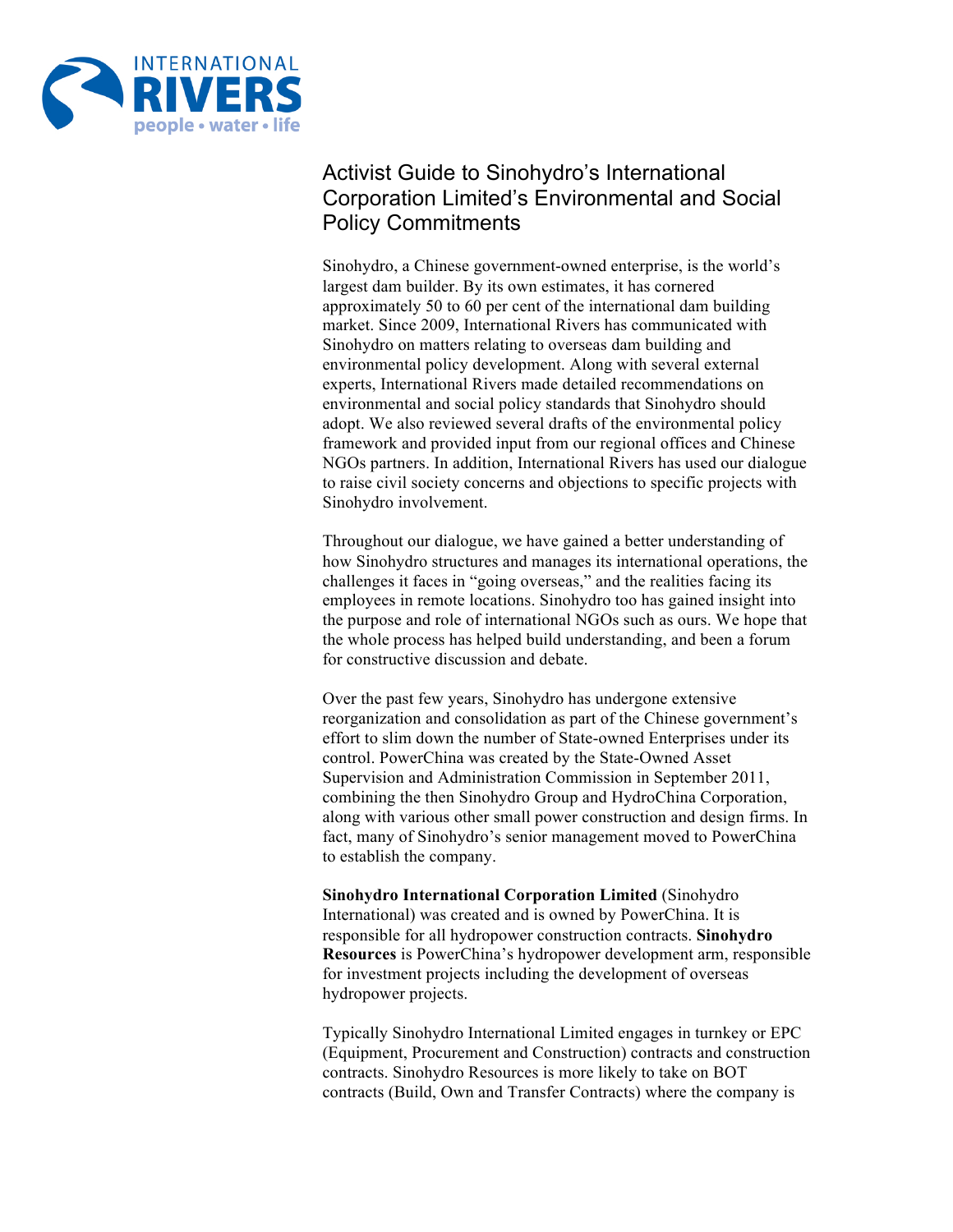|                         | granted a concession to develop, invest in and operate a hydropower<br>dam for a specified period of time to sell on the electricity generated,<br>before handing back the dam to the local government. A separate<br>Activist Guide has been prepared to correspond with Sinohydro<br>Resources' policy commitments.                                                                                                                                                                                                                                                                                                                                                                                                                                                                                                                                                                                                                                                                                                                                                                                                                                                                                                                                                                                                                                                                                                                                                                                                                                                                                                                                                                                                                                                                                                                                                                    |
|-------------------------|------------------------------------------------------------------------------------------------------------------------------------------------------------------------------------------------------------------------------------------------------------------------------------------------------------------------------------------------------------------------------------------------------------------------------------------------------------------------------------------------------------------------------------------------------------------------------------------------------------------------------------------------------------------------------------------------------------------------------------------------------------------------------------------------------------------------------------------------------------------------------------------------------------------------------------------------------------------------------------------------------------------------------------------------------------------------------------------------------------------------------------------------------------------------------------------------------------------------------------------------------------------------------------------------------------------------------------------------------------------------------------------------------------------------------------------------------------------------------------------------------------------------------------------------------------------------------------------------------------------------------------------------------------------------------------------------------------------------------------------------------------------------------------------------------------------------------------------------------------------------------------------|
| <b>Policy Documents</b> | Over the past three years, Sinohydro International Limited's<br>environmental policy has evolved and was comprised of several<br>documents:                                                                                                                                                                                                                                                                                                                                                                                                                                                                                                                                                                                                                                                                                                                                                                                                                                                                                                                                                                                                                                                                                                                                                                                                                                                                                                                                                                                                                                                                                                                                                                                                                                                                                                                                              |
|                         | 1. An overarching framework document "Policy Framework for<br>Sustainable Development," and supporting individual<br>environmental, community relations, sustainable development<br>and safety policies, 2011 (not published and later advised not<br>adopted).<br>2. Current: Occupational Health, Safety and Environmental<br>Policy Statement (Published April 30, 2013)<br>Current: Sustainable Development Policy (Published June,<br>3.<br>2014)<br>4. Current: Statement of Ethical Principles (Published and dated<br>3 June, 2014)<br>The 2011 overarching policy framework document was the most<br>comprehensive of all the documents and outlined Sinohydro's vision<br>and timeline for environmental policy implementation. However, the<br>policy has not been utilized to date and was made redundant by the<br>company restructuring.<br>The remaining documents that are currently available on Sinohydro<br>International's English language website are brief, with little detail on<br>the scope of commitments or on implementation.<br>International Rivers' believes that Sinohydro International, as a major<br>international actor in international dam building has international<br>responsibilities and should be held accountable to international<br>standards, specifically those included in the "Policy Framework for<br>Sustainable Development."<br>How to Use the Guide<br>To facilitate the practical use of this guide, Sinohydro International's<br>policy commitments and standards have been organized under key<br>stages of the project cycle (feasibility study and project development<br>stage, construction and dam operation). Where relevant and<br>appropriate, we have provided a short explanation of what the policy<br>commitment may mean in practical terms or how to determine if the<br>policy commitment has been fulfilled. |
|                         |                                                                                                                                                                                                                                                                                                                                                                                                                                                                                                                                                                                                                                                                                                                                                                                                                                                                                                                                                                                                                                                                                                                                                                                                                                                                                                                                                                                                                                                                                                                                                                                                                                                                                                                                                                                                                                                                                          |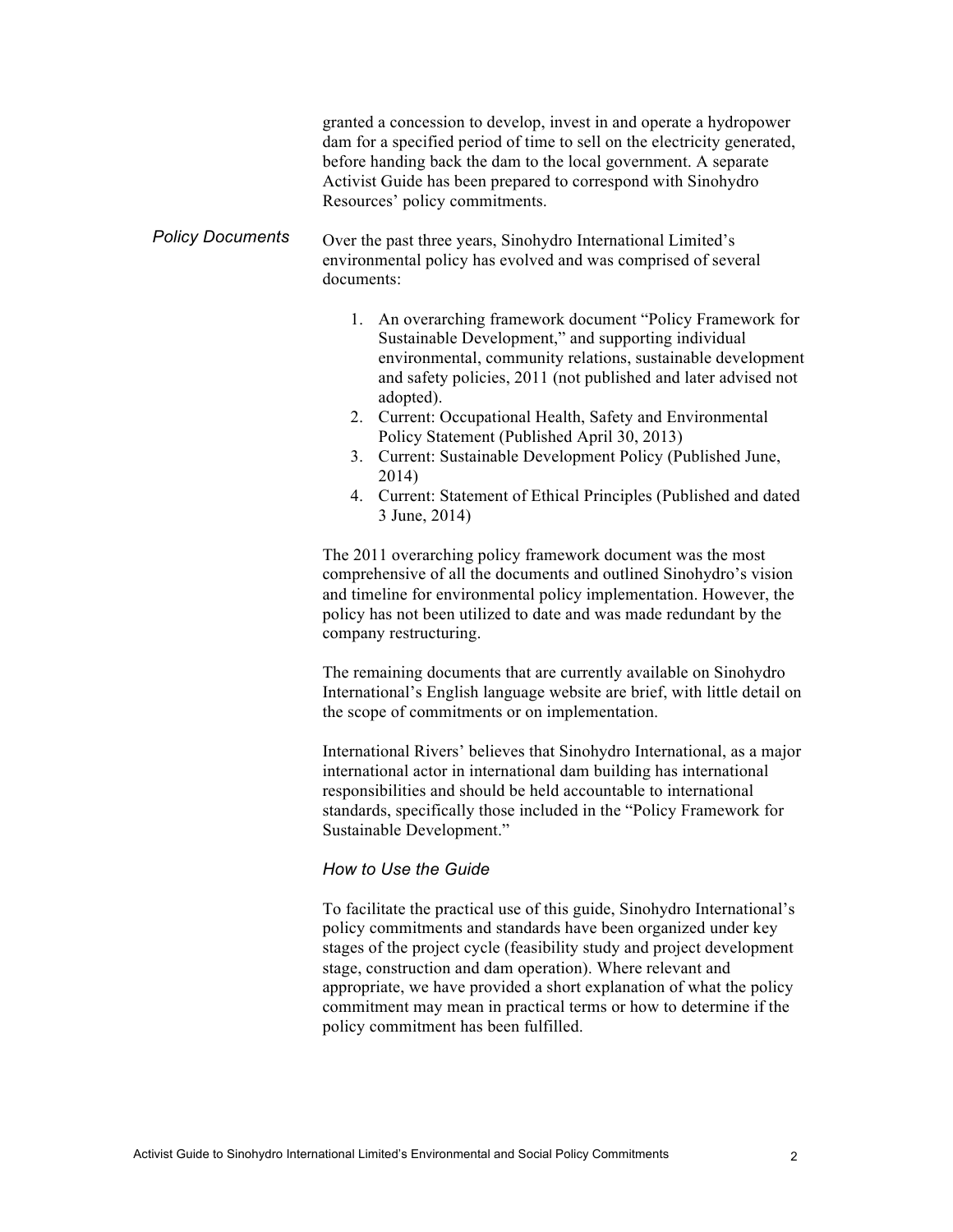## Feasibility Study and Project Development Stage

Sinohydro International Limited, as a construction contractor is likely to have limited responsibility in the project development stage – with the project location being determined by the Project Developer.

## *Environmental Impact Assessments*

As a minimum, all Sinohydro International Limited projects should have an **Environmental Impact Assessment** (EIA) report. Regardless of whether Sinohydro International is the project developer or contractor, Sinohydro International should in practice not start construction without a completed EIA and requisite approvals in place. China's own environmental impact assessment laws require that EIAs be approved before project construction in China.

Sinohydro International committed to adopting the World Bank and International Finance Corporation's (IFC) safeguard policies through its 2011 "Policy Framework for Sustainable Development." This means that communities should have access to all relevant information about the project and its impacts including EIA and Social Impact Assessments (SIA) reports.

Once affected communities and civil society groups have a copy of the EIA report, it is important to examine the **quality of the EIA**. To determine whether the EIA is sufficient, it may be helpful to see whether the EIA addresses the following issues:

- Has the EIA sufficiently addressed all areas of the environment and identified all likely or possible environmental impacts?
- Does the EIA document baseline conditions?
- Have the impacts been assessed in the project area (planned and unplanned activities) and have associated facilities (e.g. roads and quarries) been included in the EIA?
- Have cumulative environmental impacts been assessed?
- Have appropriate experts been engaged to assist in conducting the EIA?
- Has the report been independently reviewed?
- Has there been sufficient consultation with relevant stakeholders (local communities, NGOs and government officials)? Has the developer responded adequately to stakeholder concerns raised during the EIA process? Have community concerns been incorporated?
- Does the EIA report contain recommendations on appropriate mitigation measures to offset negative social and environmental impacts?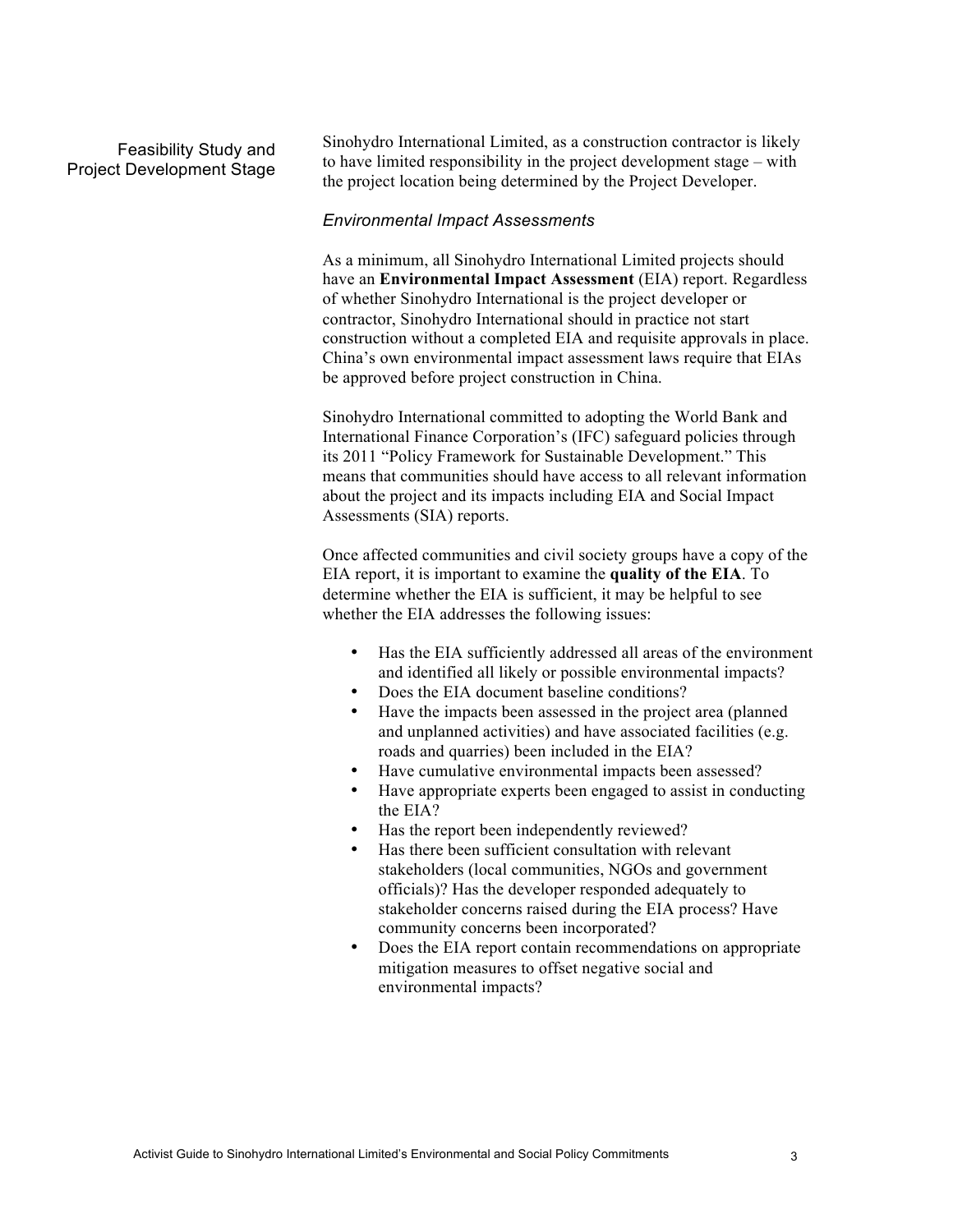## *Public Consultation and Disclosure of Information About Project Impacts*

Sinohydro International Limited has committed to ensuring that there is an effective forum for **two-way and open communication** between the local community and the company.

As noted above, Sinohydro International has adopted IFC's Performance Standards as part of its community relation's policy, which requires Sinohydro International to ensure that affected communities have **access to relevant information** and documents (including EIA and SIA reports) about the project.

## *Resettlement and Displacement*

In the majority of cases, the host country government or dam developer will be responsible for the resettlement. However, the IFC's Performance Standard on Land Acquisition and Involuntary Resettlement makes clear that if the government resettlement standards and capacity fall below IFC standards, then the company is required to prepare a supplemental resettlement plan to ensure that policy commitments are met.

## *Grievance and Complaints Mechanism*

Sinohydro International Limited has committed to establishing a grievance mechanism on all projects to enable issues and **complaints to be raised, addressed and resolved**. International Rivers sees this as one of the most important policy developments. The Grievance and Complaints mechanism offers a means for community concerns to be raised and addressed. However, creating the right model for such mechanisms will be difficult, particularly given the number of countries and cultures that Sinohydro International operates in. Sinohydro International is also responsible for ensuring the affected communities are aware of the mechanism and how to use it.

## *Cultural Heritage*

Sinohydro International Limited has committed to **avoiding damage to cultural heritage sites**. This may mean that during the project design phase, options that avoid impacting cultural heritage are investigated and developed, and competent professions are engaged to assist with identification and consultation with the local community. In addition, Sinohydro International has committed to protecting World Heritage Sites in its Statement of Ethical Principles.

Sinohydro International has committed to consulting with local communities to identify and find ways to best protect cultural heritage. In accordance with the IFC safeguard policies, Sinohydro should also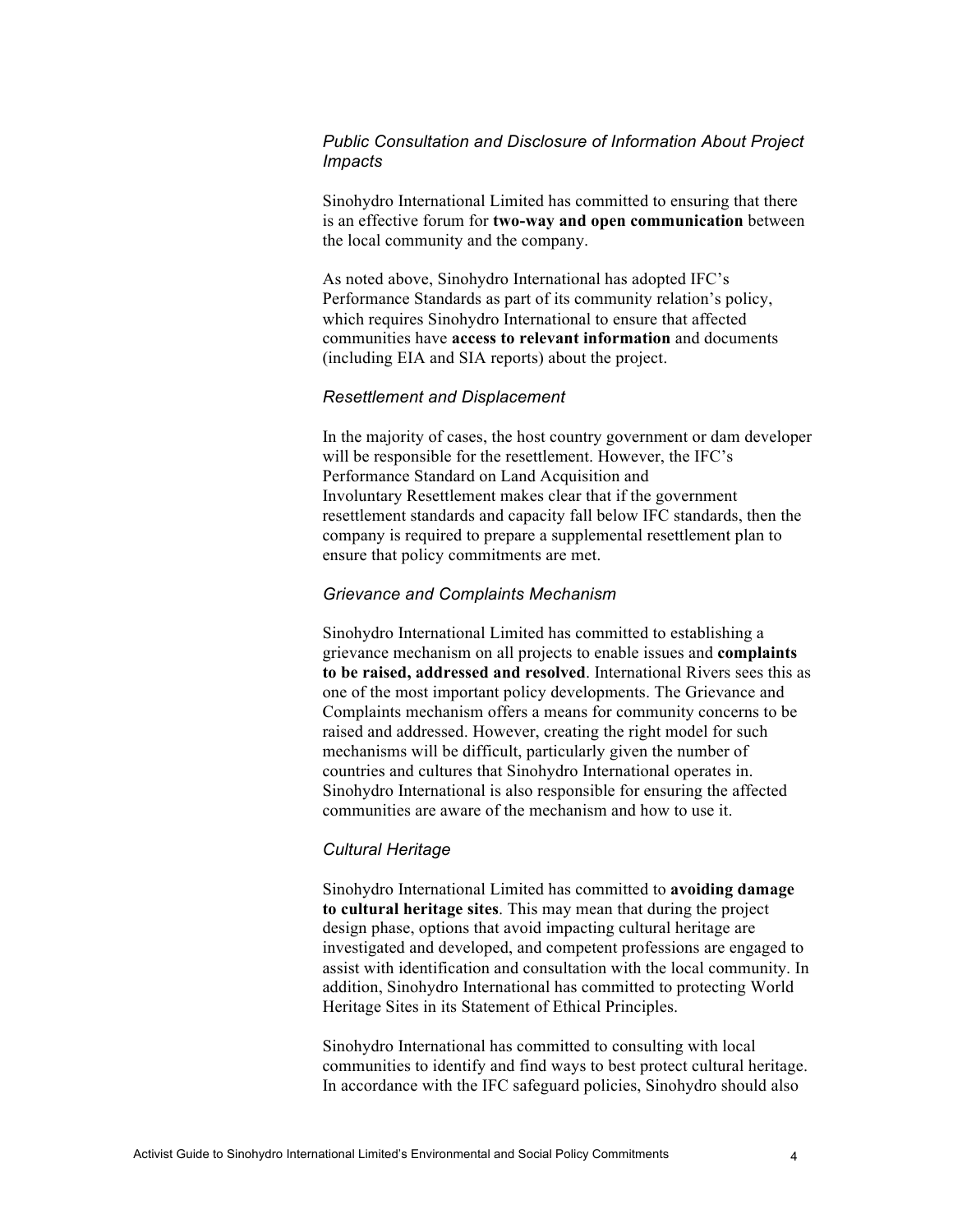seek to maintain the community's access to cultural heritage sites during the construction and operation of the dam.

## **Project Implementation and Construction Phase**

## *Compliance with Local Laws and Regulations*

Sinohydro International Limited should have acquired all necessary permits and approvals.

## *Environmental Impacts*

In line with the global hydropower construction industry, Sinohydro International Limited has committed to establishing an Environmental Management System (EMS) at all project sites to mitigate any environmental impacts during project construction. The EMS should anticipate and mitigate environmental impacts during project construction and should be established before construction commences. Sinohydro International has committed to providing regular updates to stakeholders on the company's progress in implementing the objectives set out in the EMS. An example of an EMS is not being implemented is uncontrolled waste and pollution from construction activities.

## *Resettlement and Community Development Activities*

Once a resettlement action plan is adopted, the host country government and the project developer (which may or may not be Sinohydro) are responsible for the implementation of the action plan during the preparation and construction phases. Even though Sinohydro International Limited is not the project developer, Sinohydro International may still be responsible for complementary activities to ensure that its resettlement and community policy commitments are met. During the implementation of the resettlement action plan, the local community should receive ongoing reports on the implementation of the resettlement action plan and updates on efforts to address key areas of community concern.

## *Grievance and Complaints Mechanism*

As noted above, Sinohydro International Limited has committed to establishing a grievance mechanism on all projects to enable issues and complaints to be raised, addressed and resolved. Sinohydro International is also responsible for ensuring that the impacted communities are aware of the mechanism.

## *Emergency Incidents or Accidents*

Sinohydro International Limited has committed to informing local communities about any significant incidents or accidents that may impact on them. For example notification should be clearly marked on